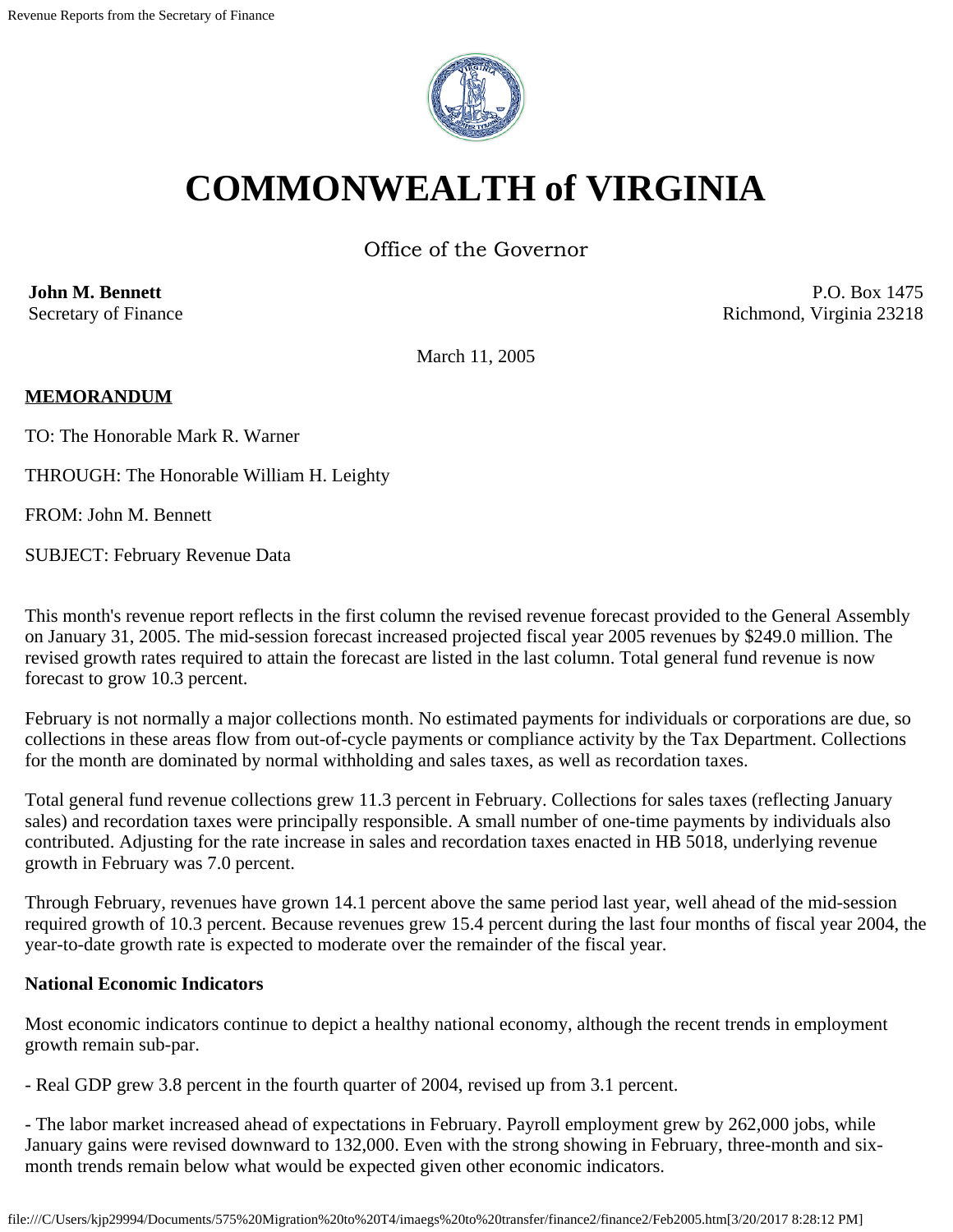- Initial claims for unemployment fell to 310,000 during the last week in February. The four-week moving average fell to 307,000, consistent with an expanding job market, and an improvement over recent trends.

- Activity in the manufacturing sector continues to slow. The Institute of Supply Management index fell to 55.3 in February -- the lowest reading since August of 2003.

- The Conference Board's index of leading indicators fell 0.3 percent in January, with six of its ten components declining. Consumer expectations and vendor performance accounted for much of the decrease.

- Following a solid increase in January, the Conference Board's index of consumer confidence fell 1.1 points to 104.0 in February. The "present situation" component increased for the fourth consecutive month, while the "future expectations" component declined.

- The consumer price index rose 0.1 percent in January, restrained by the second monthly decline in energy prices. Core inflation rose at an annualized rate of 2.3 percent.

### **Virginia Economy**

The federal government has now approved re-benchmarked employment data for calendar year 2003 and 2004, based on unemployment insurance reports provided by all employers to the VEC. The re-benchmarked information is now being analyzed and will result in revised estimates of employment growth for the state and for each region for 2003 and 2004.

The federal government has also identified a revised group of 10,000 firms who are asked to submit employment surveys to the VEC each month. January is the first month that this revised group of firms reported employment results.

In Virginia, this revised group of firms reported payroll employment growth of 2.8 percent in January compared with the same month last year. Northern Virginia firms reported payroll growth of 5.6 percent, followed by Richmond-Petersburg and Hampton Roads, each with 2.3 percent growth. The unemployment rate increased to 3.7 percent in January.

The Virginia Leading Economic Index increased 0.4 percent in January, following a decline of 0.2 percent in December. Strong growth in auto registrations and lower initial unemployment claims made positive contributions to the January index, but were offset somewhat by decreases in building permits and a lower U.S. leading index. On a regional basis, the indexes for Bristol, Lynchburg, Danville, Charlottesville, Northern Virginia, and Hampton Roads grew in January. In Richmond, the index registered no change, while the index for Roanoke declined.

## **February Revenue Collections**

Total general fund revenue collections grew 11.3 percent in February. Collections for sales taxes (reflecting January sales) and recordation taxes were principally responsible. A small number of one-time payments by individuals also contributed. Adjusting for the rate increase in sales and recordation taxes enacted in HB 5018, underlying revenue growth in February was 7.0 percent. Through February, revenues have grown 14.1 percent above the same period last year, well ahead of the mid-session required growth of 10.3 percent.

*Individual Income Tax Withholding (62% of general fund revenues).* Withholding collections in February were essentially flat - growing 0.4 percent. This result reflects the collections comparison to a very strong February of 2004, when withholding grew 9.3 percent, rather than underlying economic weakness.

Through February, withholding collections are 7.2 percent above the same period last year - close to the 6.4 percent rate required to meet the mid-session forecast. Because withholding collections grew 9.4 percent during the last four months of fiscal year 2004, the year-to-date growth rate for withholding is expected to moderate further over the remainder of the fiscal year.

*Individual Income Tax Nonwithholding (12% of general fund revenues).* February is not a significant month for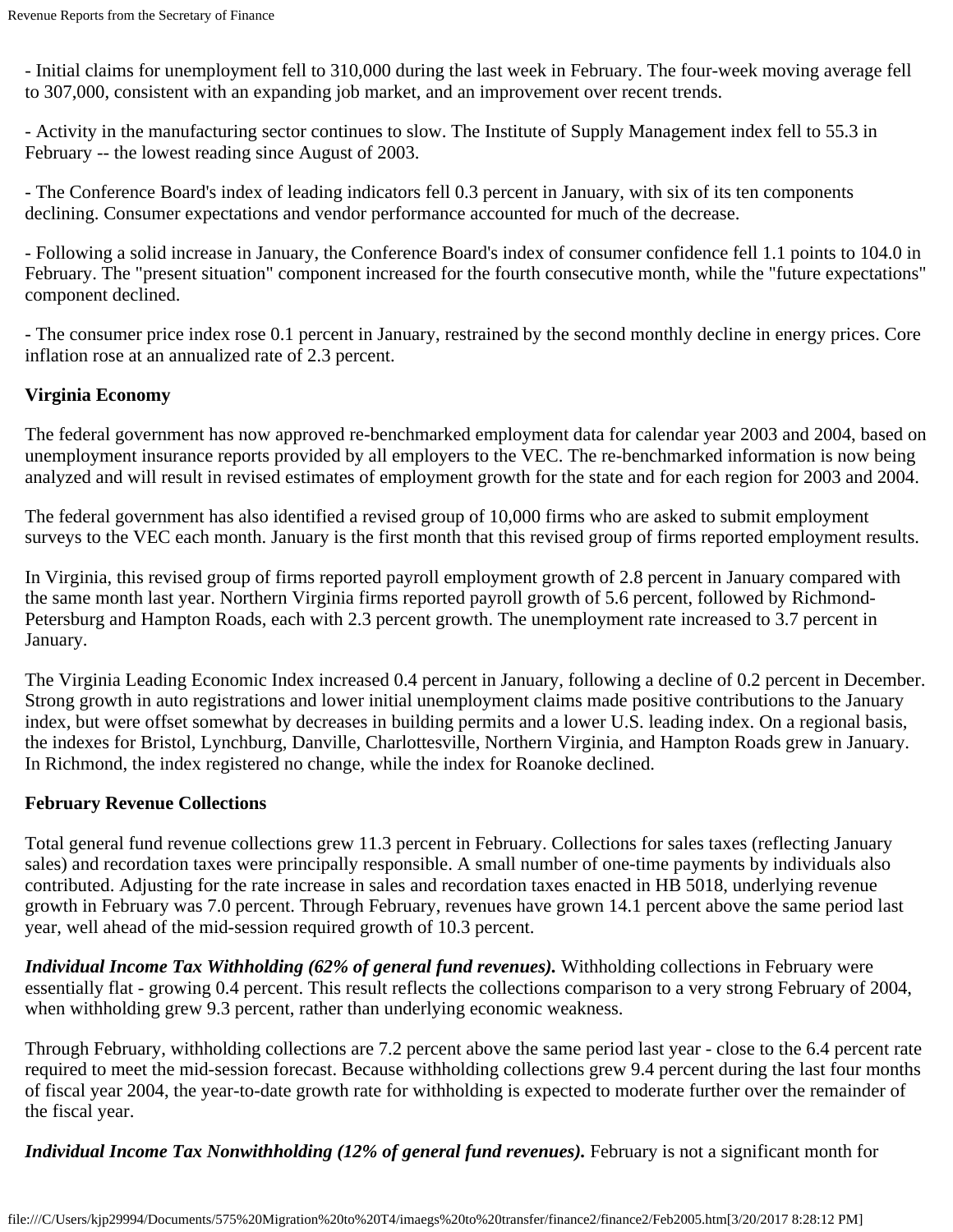nonwithholding receipts. A total of \$35.4 million was collected in February, compared to \$18.2 million in February of last year. This increase is attributable to a few large, one-time payments generated by compliance activities.

To date, about 47 percent of the nonwithholding forecast has been collected, and collections are 29.3 percent greater than last year. The majority of the remaining collections in this source will occur in April and May, with both final payments for tax year 2004 and estimated payments for the current year due May 1.

*Individual Income Tax Refunds.* Refunds this month totaled \$260.7 million compared with \$259.4 million in February of last year. On a year-to-date basis, refunds are \$12.4 million above the same period last year. Growth of 2.7 percent is slightly below the annual estimate of 6.5 percent as TAX heads into the peak processing period for income tax refunds.

For the filing season beginning January 1, about 840,200 refunds have been issued, compared with 835,500 issued in the same period last year.

*Sales Tax (22% of general fund revenues).* Collections of sales and use taxes, representing January sales, grew 18.4 percent in February. The holiday shopping season (November through January) finished with growth of 10.3 percent - ahead of expectations.

Year-to-date growth of 14.5 percent is very close to the mid-session forecast of 14.7 percent. Adjusting for the rate increase effective September 1, collections were up 10.7 percent for the month and 8.0 percent year-to-date.

Sales tax collections will need to remain strong for the remainder of the fiscal year in order to meet the forecast. Sales tax collections during the last four months of fiscal year 2004 grew 13.1 percent -- the strongest four-month period since fiscal year 1986.

*Corporate Income Tax (3% of general fund revenues).* As with individual nonwithholding, February is not a significant month for corporate income tax collections. Corporate income tax collections totaled \$8.6 million in February compared with -\$4.6 million in February of last year. Estimated payments in February were higher than last year, and refunds were significantly lower.

To date, about 51 percent of forecast revenues have been collected. Through February, corporate income tax collections have grown 91.6 percent compared with the same period last year -- well ahead of the mid-session forecast of 29.0 percent growth. Estimated and final payments for most corporations are due April 15.

## **Other Revenue Sources**

The following list provides data on February collections for other revenue sources:

|                                                | <b>Year-to-Date</b> | <b>Required to</b><br><b>Meet Estimate</b> |
|------------------------------------------------|---------------------|--------------------------------------------|
| Insurance Premiums Tax (3.0% GF revenues)      | 6.7%                | 8.5%                                       |
| $[ABC$ Taxes $(1.1\%$ GF revenues)             | 2.9%                | 0.1%                                       |
| Public Service Corporations (0.7% GF revenues) | 2.2%                | 0.6%                                       |
| Interest Income (0.7% GF revenues)             | 23.2%               | 12.4%                                      |

*All Other Revenue.* All Other Revenue grew \$11.4 million in February - 22.4 percent above last year. Collections doubled in the largest component of All Other Revenue -- wills, suits, deeds, and contract fees. Of the \$40.8 million collected in this source, \$36.4 million was recordation tax receipts. Adjusting for the rate increase effective September 1, recordation receipts grew by 28.7 percent. Year-to-date, collections of All Other Revenue are 27.5 percent above the